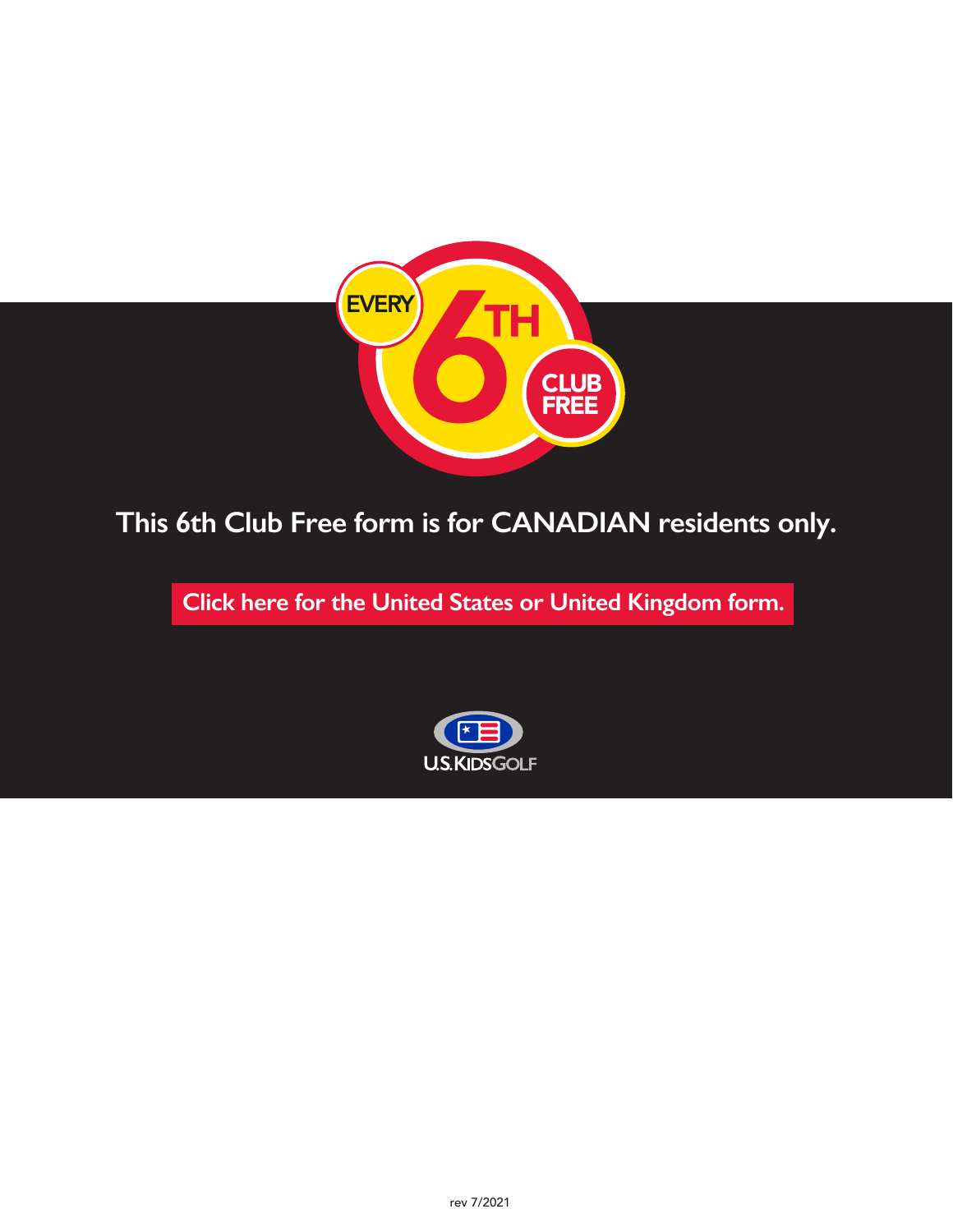



### YOU'RE 5 EASY STEPS AWAY FROM A 6TH CLUB FREE

| *Name                                                                         |                                                                                                | *Address 1                                                                                     |  |                                                                                                |                                                                                                |  |
|-------------------------------------------------------------------------------|------------------------------------------------------------------------------------------------|------------------------------------------------------------------------------------------------|--|------------------------------------------------------------------------------------------------|------------------------------------------------------------------------------------------------|--|
| *Email                                                                        |                                                                                                | Address <sub>2</sub>                                                                           |  |                                                                                                |                                                                                                |  |
| *Telephone                                                                    |                                                                                                | *City/*State/*Zip                                                                              |  |                                                                                                |                                                                                                |  |
| Remove UPC codes on club<br>shaft and apply, one<br>UPC per block.            | PLACE 1 UPC HEREY<br>(3 and 4 club sets require additional<br>purchase to equal 5 clubs)       |                                                                                                |  | <b>PLACE 1 UPC HERE</b><br>(3 and 4 club sets require additional<br>purchase to equal 5 clubs) |                                                                                                |  |
| Staple a copy of the<br><b>ORIGINAL PURCHASE</b><br>receipt or U.S. Kids Golf | <b>PLACE 1 UPC HERE</b><br>(3 and 4 club sets require additional<br>purchase to equal 5 clubs) |                                                                                                |  | <b>PLACE 1 UPC HERE</b><br>(3 and 4 club sets require additional<br>purchase to equal 5 clubs) |                                                                                                |  |
| Packing Slip to the back<br>of this form:<br>Receipt                          | <b>PLACE 1 UPC HERE</b><br>(3 and 4 club sets require additional<br>purchase to equal 5 clubs) |                                                                                                |  | <b>PLACE 1 UPC HERE</b><br>(3 and 4 club sets require additional<br>purchase to equal 5 clubs) |                                                                                                |  |
| PLACE 1 UPC HERE<br>First Editors registered                                  |                                                                                                | <b>PLACE 1 UPC HERE</b><br>(3 and 4 club sets require additional<br>purchase to equal 5 clubs) |  | <b>PLACE 1 UPC HERE</b><br>(3 and 4 club sets require additional<br>purchase to equal 5 clubs) |                                                                                                |  |
|                                                                               |                                                                                                | <b>PLACE 1 UPC HERE</b><br>(3 and 4 club sets require additional<br>purchase to equal 5 clubs) |  |                                                                                                | <b>PLACE 1 UPC HERE</b><br>(3 and 4 club sets require additional<br>purchase to equal 5 clubs) |  |

Mail the completed form to: Sunshine Golf Products Ltd 6th Club Free Program #203-9466 189th Street Surrey, BC V4N 4W7

**Reminder: This form is for Canadian residents only.**

We will send a **Discount CODE** to your email. Once you receive the code, login and shop within the \*PRODUCTS section of our website and enter the code when prompted at checkout.